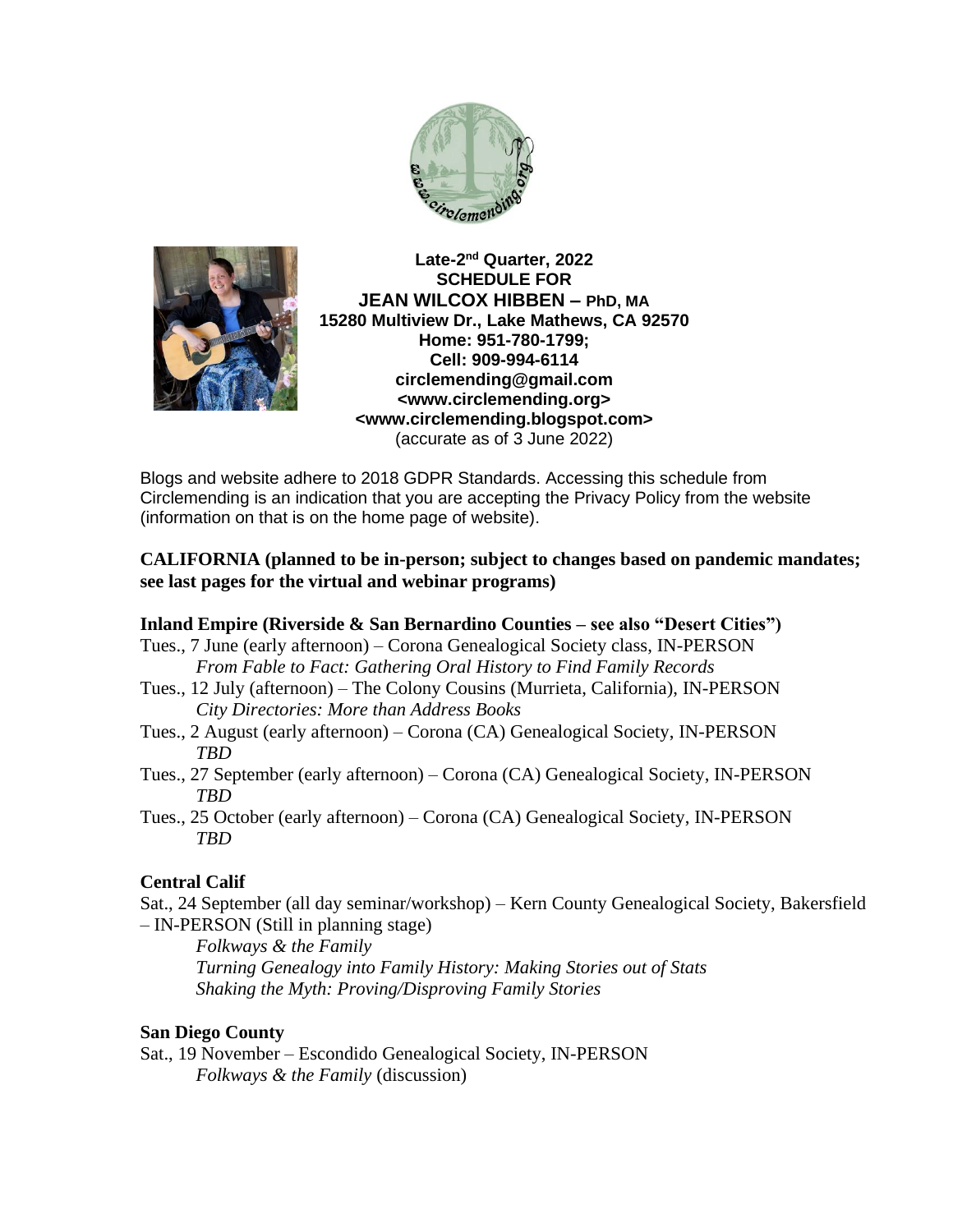#### **Desert Cities**

Sat. 5 November (early afternoon?) – Palm Springs (CA) Genealogical Society, IN-PERSON *TBD*

### **Up the Coast**

Sat., 3 September (all day)– San Luis Obispo Genealogical Society, IN-PERSON (planned)

3 presentations: *America: Land of the Farm, Home of the Plow Clue to Clue* parts 1 & 2

**High Desert Los Angeles County Orange County**

#### **\*\*WEBINARS & VIRTUAL PRESENTATIONS\*\***

Many of these are open to the public for free, a small fee, or a related membership (contact me for information if interested)

| Tues., 7 June (early morning) – Elgin Illinois Genealogical Society                           |
|-----------------------------------------------------------------------------------------------|
| Where, oh Where have my Ancestors Gone? Finding them on FamilySearch Databases                |
| Mon., 13 June (afternoon) – Wenatchee Area (WA) Genealogical Society                          |
| Life on the Farm: Records, Reports, and More                                                  |
| Sat., 25 June (afternoon) – Ottawa (Canada) Genealogical Society chapter of Ontario Ancestors |
| Researching Canadian Farmers: Your Ancestor was not JUST a Farmer!                            |
| Mon., 27 June (late afternoon, PDT) – The Genealogical Society of Bergen County (NJ)          |
| Beware! The Enchanted Forest: Perils & Pitfalls of Online Trees                               |
| Tues., 19 July (afternoon) – Wisconsin State Genealogical Society webinars                    |
| Wisconsin Germans: How They Kept the Ties that Bind                                           |
| Mid-August (recording, available to registrants) - So. Calif. Genealogical Society Jamboree   |
| Looking forward to Looking Back: Where to go Next                                             |
| Wed., 14 September (afternoon) – Utah Genealogical Assoc. Summit of Excellence (\$)           |
| Need to Unlock Genealogy Doors? Effective Searching & Browsing                                |
| Wed., 15 September (morning) – Utah Genealogical Assoc. Summit of Excellence (\$)             |
| Climbing to the Summit: Take Your Time so You Don't Get Out of Breath before You Arrive       |
| Wed., 21 September (evening) – So. Calif. Genealogical Society Jamboree Extension Webinars    |
| Elimination: As Necessary as Acquisition                                                      |
| Wed., 5 October (afternoon) – Minnesota Genealogical Society                                  |
| Minnesota Farming: History in Agricultural Life                                               |
| 4-5 November (pre-recorded) – Texas State Genealogical Society Webinar (\$)                   |
| [Different from UGA programs]                                                                 |
| Genealogy Door Locked? The Key May be in [Finding] Techniques                                 |
| Climbing too Fast, Gasping for Air? Take Time with Documents                                  |
|                                                                                               |